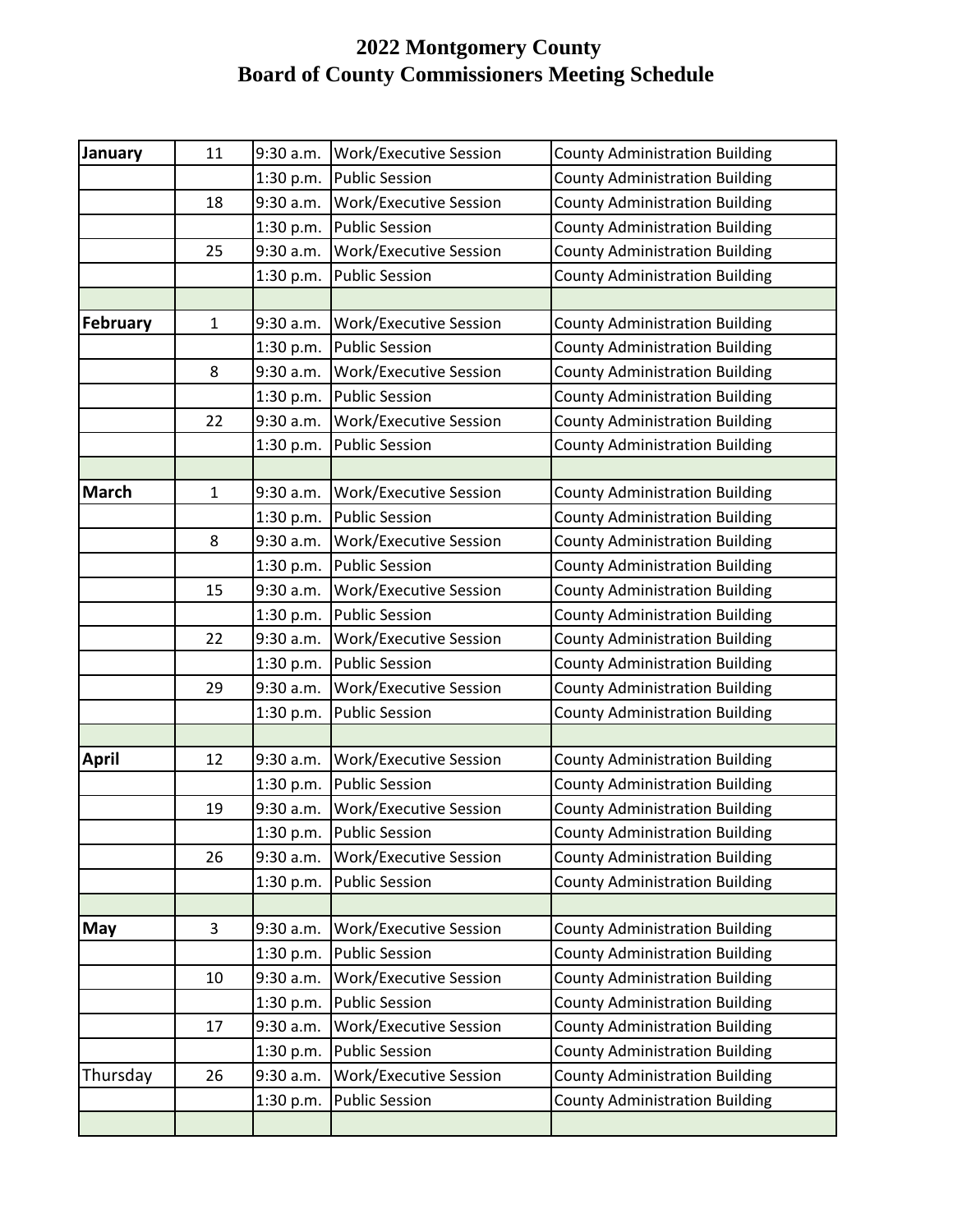## **2022 Montgomery County Board of County Commissioners Meeting Schedule**

| June            | $\overline{7}$ | 9:30 a.m. | Work/Executive Session        | <b>County Administration Building</b> |
|-----------------|----------------|-----------|-------------------------------|---------------------------------------|
|                 |                | 1:30 p.m. | <b>Public Session</b>         | <b>County Administration Building</b> |
|                 | 14             | 9:30 a.m. | Work/Executive Session        | <b>County Administration Building</b> |
|                 |                | 1:30 p.m. | <b>Public Session</b>         | <b>County Administration Building</b> |
|                 | 28             | 9:30 a.m. | Work/Executive Session        | <b>County Administration Building</b> |
|                 |                | 1:30 p.m. | <b>Public Session</b>         | <b>County Administration Building</b> |
|                 |                |           |                               |                                       |
| July            | 12             | 9:30 a.m. | Work/Executive Session        | <b>County Administration Building</b> |
|                 |                | 1:30 p.m. | <b>Public Session</b>         | <b>County Administration Building</b> |
|                 | 26             | 9:30 a.m. | <b>Work/Executive Session</b> | <b>County Administration Building</b> |
|                 |                | 1:30 p.m. | <b>Public Session</b>         | <b>County Administration Building</b> |
|                 |                |           |                               |                                       |
| <b>August</b>   | $\overline{2}$ | 9:30 a.m. | Work/Executive Session        | <b>County Administration Building</b> |
|                 |                | 1:30 p.m. | <b>Public Session</b>         | <b>County Administration Building</b> |
|                 | 9              | 9:30 a.m. | Work/Executive Session        | <b>County Administration Building</b> |
|                 |                | 1:30 p.m. | <b>Public Session</b>         | <b>County Administration Building</b> |
|                 | 16             | 9:30 a.m. | Work/Executive Session        | <b>County Administration Building</b> |
|                 |                | 1:30 p.m. | <b>Public Session</b>         | <b>County Administration Building</b> |
|                 | 23             | 9:30 a.m. | Work/Executive Session        | <b>County Administration Building</b> |
|                 |                | 1:30 p.m. | <b>Public Session</b>         | <b>County Administration Building</b> |
|                 | 30             | 9:30 a.m. | Work/Executive Session        | <b>County Administration Building</b> |
|                 |                | 1:30 p.m. | <b>Public Session</b>         | <b>County Administration Building</b> |
|                 |                |           |                               |                                       |
| September       | 13             | 9:30 a.m. | Work/Executive Session        | <b>County Administration Building</b> |
|                 |                | 1:30 p.m. | <b>Public Session</b>         | <b>County Administration Building</b> |
|                 | 20             | 9:30 a.m. | Work/Executive Session        | <b>County Administration Building</b> |
|                 |                | 1:30 p.m. | <b>Public Session</b>         | <b>County Administration Building</b> |
|                 | 27             | 9:30 a.m. | Work/Executive Session        | <b>County Administration Building</b> |
|                 |                | 1:30 p.m. | <b>Public Session</b>         | <b>County Administration Building</b> |
|                 |                |           |                               |                                       |
| <b>October</b>  | 4              | 9:30 a.m. | Work/Executive Session        | <b>County Administration Building</b> |
|                 |                | 1:30 p.m. | <b>Public Session</b>         | <b>County Administration Building</b> |
|                 | 11             | 9:30 a.m. | <b>Work/Executive Session</b> | <b>County Administration Building</b> |
|                 |                | 1:30 p.m. | <b>Public Session</b>         | <b>County Administration Building</b> |
|                 | 18             | 9:30 a.m. | Work/Executive Session        | <b>County Administration Building</b> |
|                 |                | 1:30 p.m. | <b>Public Session</b>         | <b>County Administration Building</b> |
|                 | 25             | 9:30 a.m. | Work/Executive Session        | <b>County Administration Building</b> |
|                 |                | 1:30 p.m. | <b>Public Session</b>         | <b>County Administration Building</b> |
|                 |                |           |                               |                                       |
| <b>November</b> | $\mathbf{1}$   | 9:30 a.m. | <b>Work/Executive Session</b> | <b>County Administration Building</b> |
|                 |                | 1:30 p.m. | <b>Public Session</b>         | <b>County Administration Building</b> |